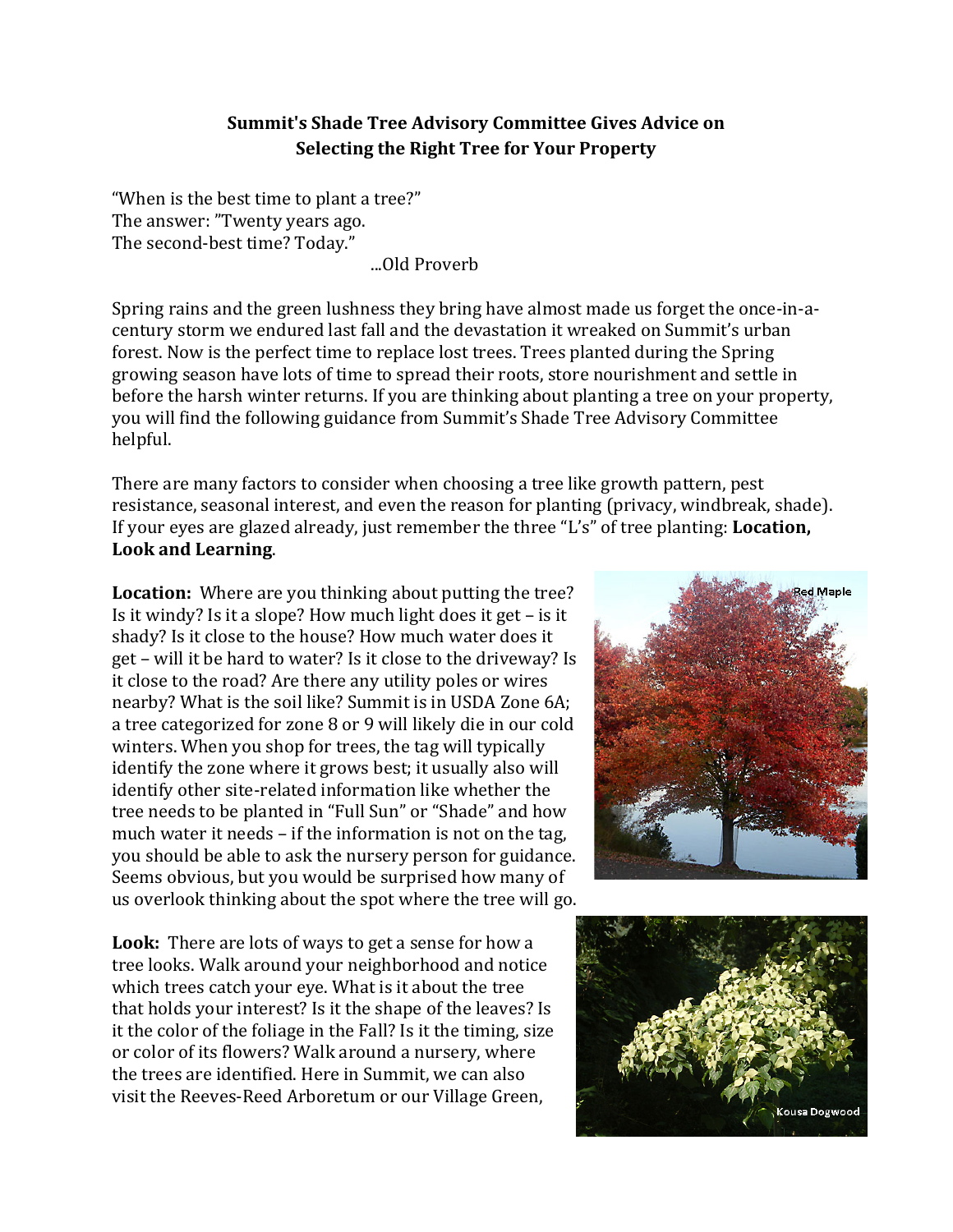both of which contain many different types of trees at different stages of maturity. This way you can get a sense for how the tree will look when it is fully grown. Before you take a new tree home, make sure you know the fully grown sizing for the tree you are considering – often the small tree that looks perfect upon planting soon turns into a problem situation.

**Learning:** Once you have an idea of the type of tree that you like, learn about it. What kind of tree is it – evergreen or deciduous (…will it loose its leaves in the Fall)? When the tree is in leaf, does its canopy spread, does it weep or does it grow in a pyramidal or rounded shape? Do the leaves block sunlight or filter it? How much work will it be – does it need lots of pruning to keep its shape or is it low maintenance? Is it pet resistant (dogs are a fact of life in Summit) or pest resistant? Is it susceptible to pollution? How deep or wide do its roots grow? How much water will it need? Are there different varieties that have different characteristics? If a particular characteristic is important to you, learn which named varieties will give you the results that you want: cultivar names identify subtle differences. If you do your homework, you will be happier and more confident as the tree grows in your yard.

For questions about trees, you can contact Rutgers Master Gardeners of Union County at (908) 654-9852. In fact, Rutgers has many helpful [fact sheets on trees and shrubs](http://njaes.rutgers.edu/pubs/subcategory.asp?cat=5&sub=41) including:

- [FS376](http://njaes.rutgers.edu/pubs/publication.asp?pid=FS376) Transplanting Trees and Shrubs
- [FS031](http://njaes.rutgers.edu/pubs/publication.asp?pid=FS031) How to Fertilize Shade Trees
- [FS1006](http://njaes.rutgers.edu/pubs/publication.asp?pid=FS1006) Trees and Utilities
- [FS099](http://njaes.rutgers.edu/pubs/publication.asp?pid=FS099) Mulching Trees and Shrubs
- [FS019](http://njaes.rutgers.edu/pubs/publication.asp?pid=FS019) How to Hire a Tree Care Professional

• Two other excellent resources are the **Arbor Day Foundation** and Summit's [Reeves-Reed](http://www.reeves-reedarboretum.org/) [Arboretum](http://www.reeves-reedarboretum.org/) .

Finally, learn from the collective wisdom of the members of Summit's Shade Tree Advisory Committee, which includes the City Arborist, the Horticulture Director at Reeves-Reed Arboretum, the Director of Public Works, certified Master Gardeners and Summit residents who actively garden. Based on our collective experience, we have generated the following cheat lists: